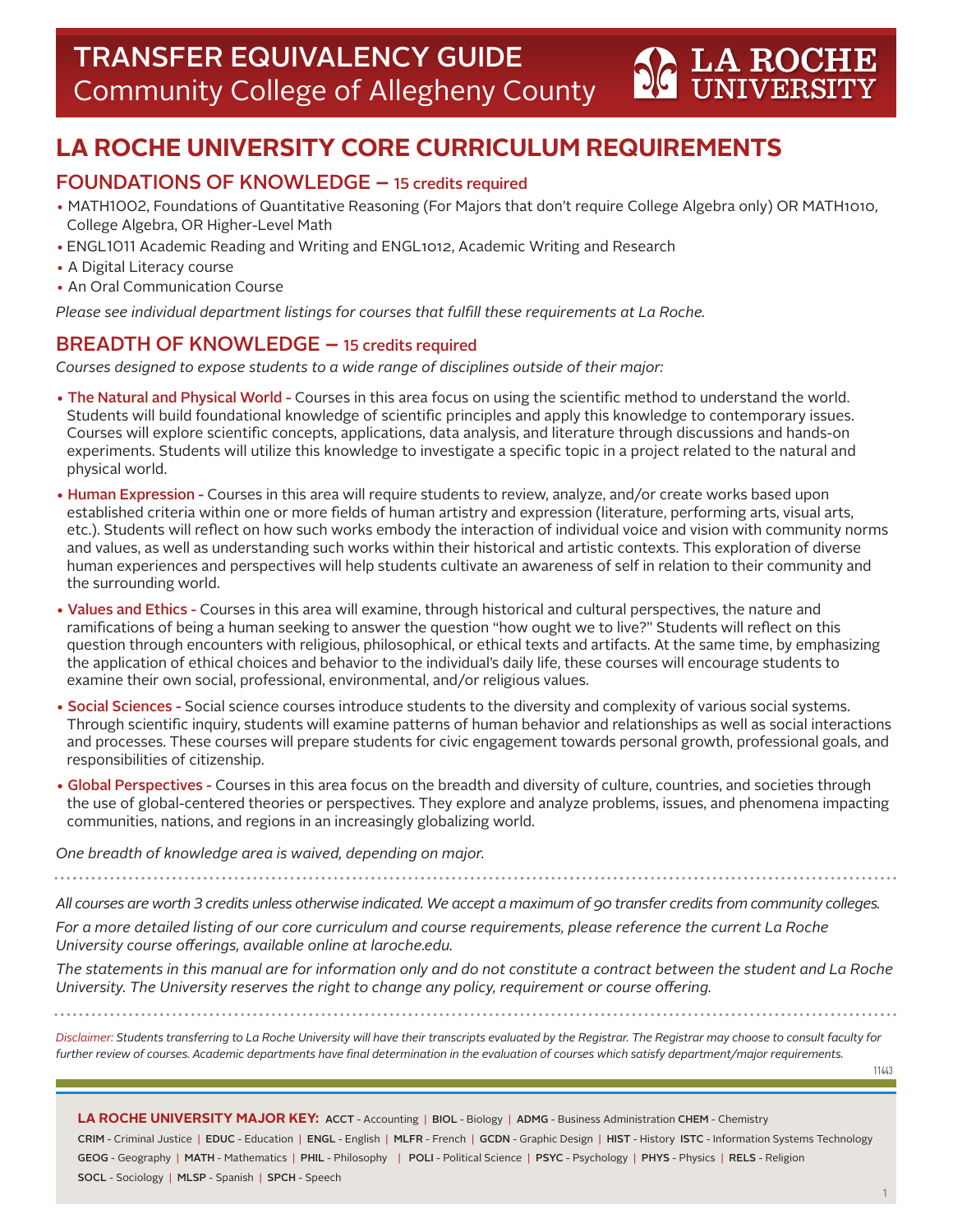# **Community College of Allegheny County**

# **CODE**

| <b>CORE</b> |  |
|-------------|--|
|             |  |
|             |  |
|             |  |
|             |  |
|             |  |
|             |  |
|             |  |
|             |  |
|             |  |
|             |  |
|             |  |

# **ACCOUNTING**

## **ART**

\*Grade of B- or better required for equivalent transfer; grades of C+ or C require a portfolio review prior to acceptance of transfer credit for this course.

#### **BIOLOGY**

| Life Science |
|--------------|
|              |
|              |
|              |
|              |

# **La Roche University**

## **CODE**

**NAME** 

## **CORE**

**NAME** 

## **ACCOUNTING**

#### ART / GRAPHIC & COMMUNICATION DESIGN

## **BIOLOGY**

| BIOI 1001   | Life Science…                 |
|-------------|-------------------------------|
|             | Natural and Physical Sciences |
| BIOI 1001 - |                               |
|             | Natural and Physical Sciences |

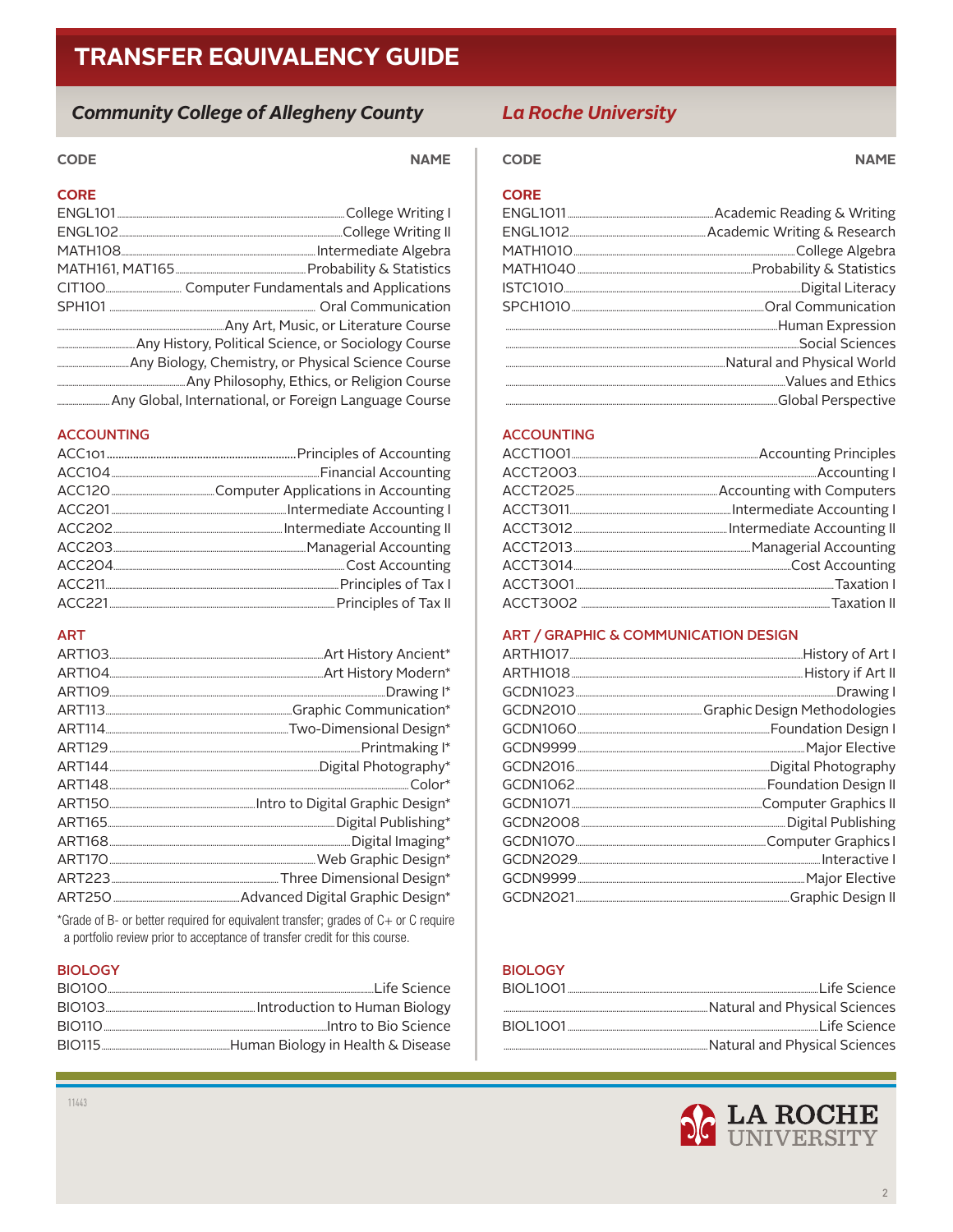# **Community College of Allegheny County**

#### **BUSINESS**

### **CHEMISTRY**

| General Chemistry I/Lab |
|-------------------------|
|                         |
|                         |
|                         |

#### **COMPUTER SCIENCE**

| CIT111 |  |
|--------|--|
|        |  |
|        |  |

## **CRIMINAL JUSTICE**

| CJC204 Criminal Justice System Organization & Admin. |  |
|------------------------------------------------------|--|
|                                                      |  |
|                                                      |  |
|                                                      |  |
|                                                      |  |
|                                                      |  |
|                                                      |  |
|                                                      |  |

.............Introduction to School Age Programs

# **EDUCATION**

# **La Roche University**

## **BUSINESS**

#### **CHEMISTRY**

## **COMPUTER SCIENCE**

| CSCI2010 | "Programming II with Lab |
|----------|--------------------------|
| CSCI2020 | Algorithm Analysis       |

#### **CRIMINAL JUSTICE**

| CRIM3052 Administration of Criminal Justice Organizations |
|-----------------------------------------------------------|
|                                                           |
|                                                           |
|                                                           |
|                                                           |
|                                                           |
|                                                           |
|                                                           |

# **EDUCATION**

EDUC1010....

## ...Introduction to Education

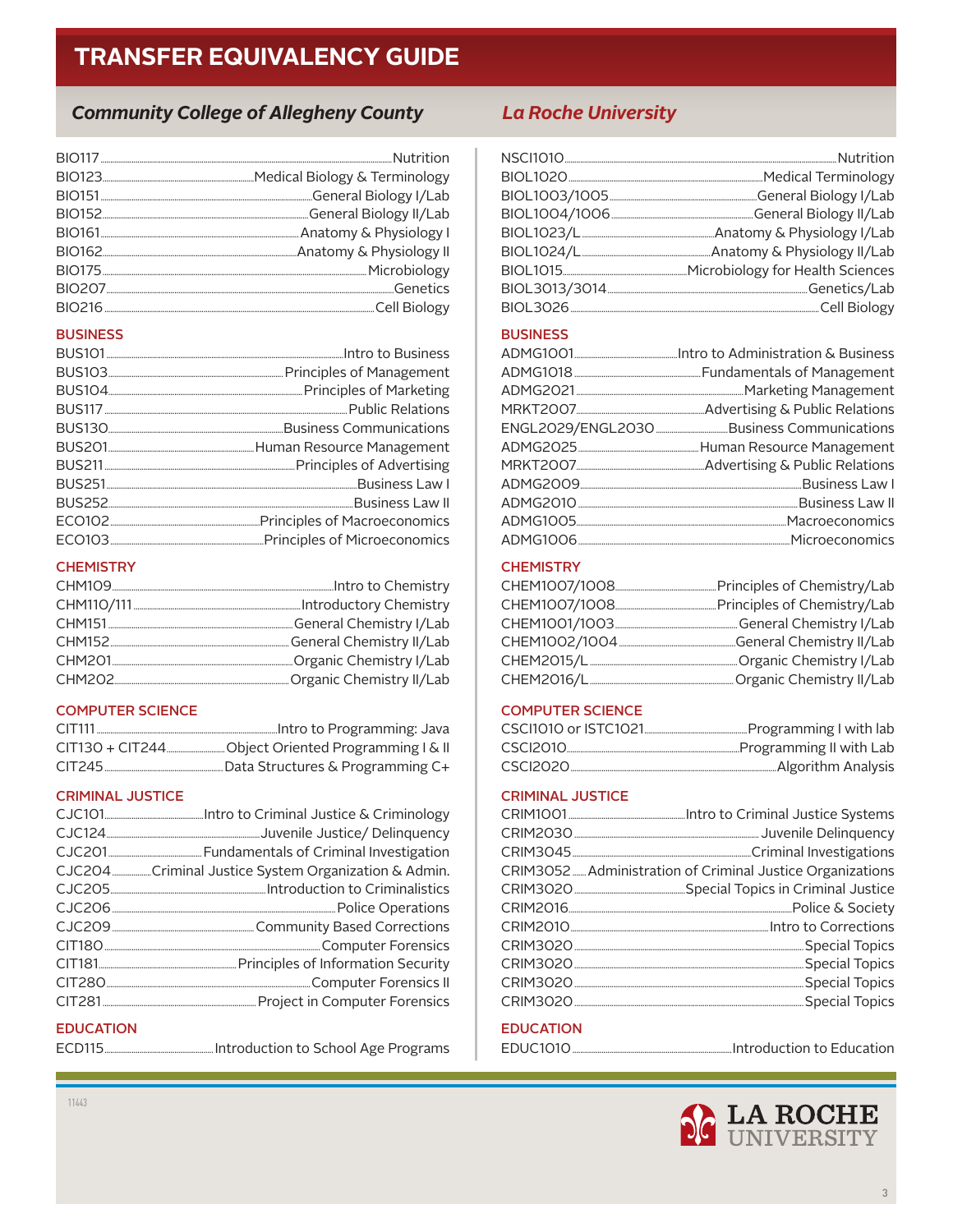# **Community College of Allegheny County**

| ECD113 Middle Childhood and Adolescent Development                |
|-------------------------------------------------------------------|
|                                                                   |
|                                                                   |
|                                                                   |
| MAT107 ____________________________ Math for Elementary Education |

#### **ENGLISH**

| ENG200 |
|--------|
|        |
|        |
|        |
|        |
|        |
|        |
|        |
|        |
|        |
|        |
|        |
|        |

### **HISTORY**

# **La Roche University**

| EDUC2030Integrating Health and Wellness Throughout the Curriculum |
|-------------------------------------------------------------------|
|                                                                   |
|                                                                   |
|                                                                   |
| EDSP2025Learning Environments & Behavior Management               |
|                                                                   |
|                                                                   |
|                                                                   |
|                                                                   |
|                                                                   |
| MLED2000 English Language Learners in the Multicultural Classroom |
|                                                                   |

## **ENGLISH**

| ENGL3024Love & War in Old/Med English Literature |  |
|--------------------------------------------------|--|
|                                                  |  |
|                                                  |  |
|                                                  |  |
|                                                  |  |
|                                                  |  |
|                                                  |  |
|                                                  |  |
|                                                  |  |

## **HISTORY**

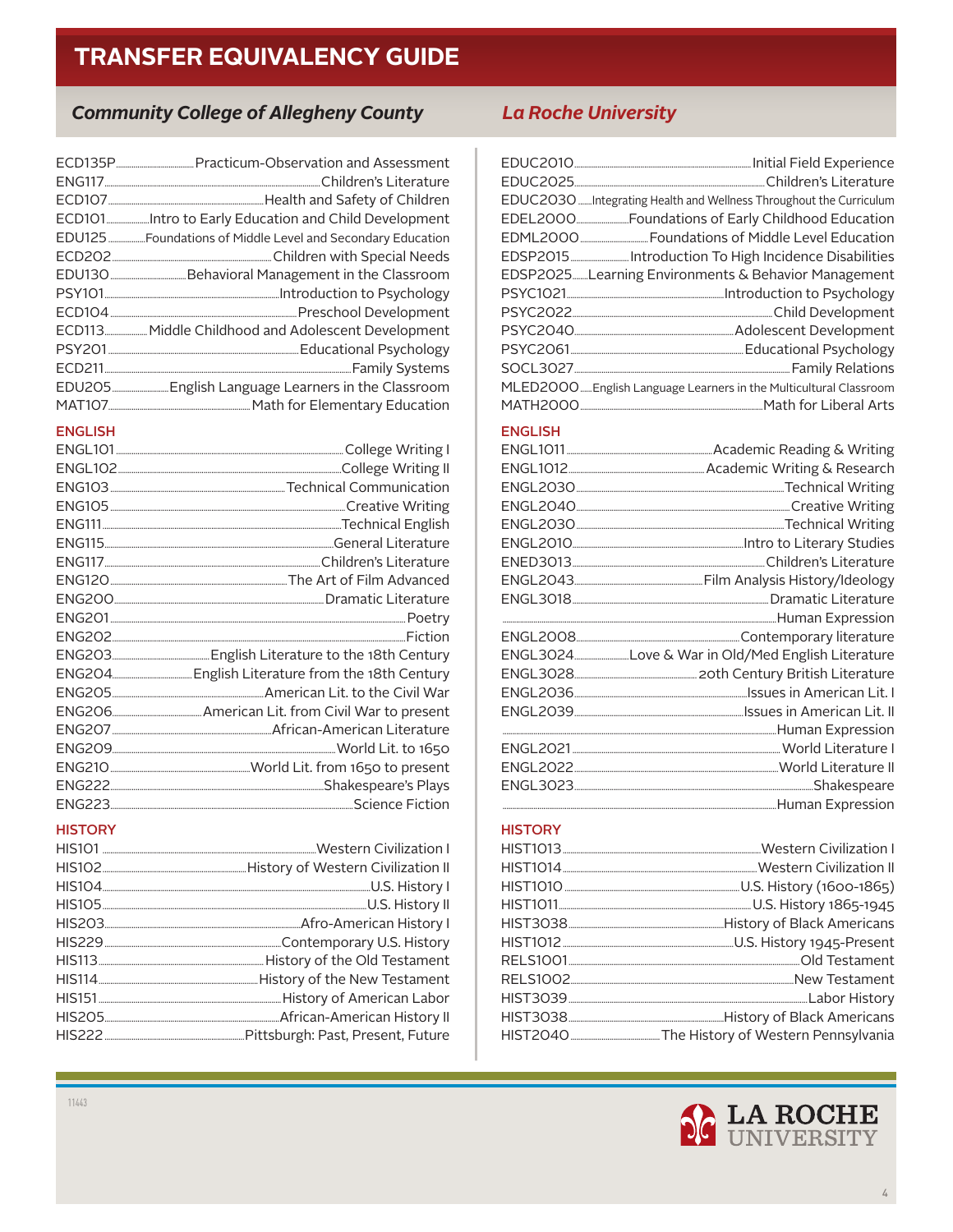# **Community College of Allegheny County**

#### **INFORMATION TECHNOLOGY**

### **JOURNALISM**

| <b>JRN103</b> |  |
|---------------|--|
| JRN106        |  |

## **MATHEMATICS**

#### **MODERN LANGUAGE**

#### **PHILOSOPHY**

| PHL205 |
|--------|

## PHYSICAL SCIENCE

| <b>PHS101</b>  |                  |
|----------------|------------------|
| <b>PHS102.</b> | Physical Science |

# **La Roche University**

#### **INFORMATION TECHNOLOGY**

## **JOURNALISM**

| CMFT1001 | Intro to Communication |
|----------|------------------------|

## **MATHEMATICS**

### **MODERN LANGUAGE**

#### **PHILOSOPHY**

#### PHYSICAL SCIENCE

| NSC11001 | "The Natural Sciences |
|----------|-----------------------|
| NSCI1001 | "The Natural Sciences |



 $11443$